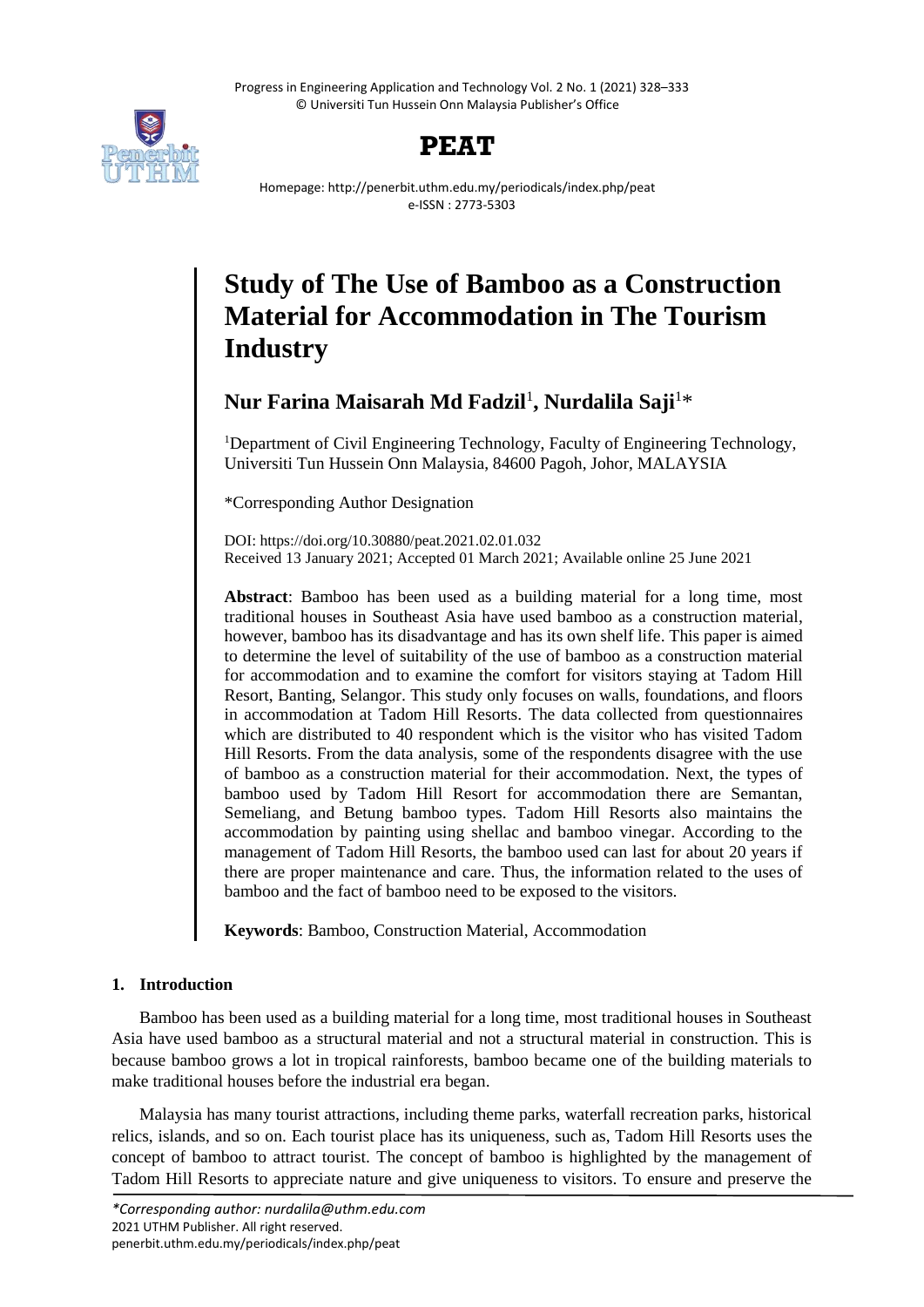beauty of nature, Tadom Hill Resorts always cooperates with local natives and at the same time provide employment opportunities for them [1]. Bamboo has many advantages in construction. Bamboo is also strong and can be used as an alternative material for concrete steel and stone as an independent building material. Bamboo can also be easily bent according to the desired shape and it can also be a suitable joint in its construction [2].

However, bamboo not only has many advantages, but it also has its disadvantages. For example, it can be attacked by fungi, insects so that the layers need to be coated [3]. Bamboo is very easy to use and easy to cut without the use of special equipment. Bamboo is a material that does not pollute nature, and bamboo products are being used everywhere and the bamboo industry is now growing in Asia and it is used for as a base, fence, housing, home products, craft raw materials, pulp, paper, board, industry fabrics, fuels, floors, and roofs [4].

A large number of bamboos is found in forestry areas and also widely scattered outside the forest usually farmland, riverbanks, roadside, and rural areas [4]. Figure 1 shows the distribution of six (6) bamboo species according to forest status in Peninsular Malaysia [5].



#### **Figure 1: Distribution of Six (6) Bamboo Species According to Forest Status in Peninsular Malaysia (Forestry Department of Peninsular Malaysia, 2019)**

Therefore, the study on the use of bamboo as a construction material for accommodation in this tourism industry is to study the suitability of bamboo use and the comfort of visitors, this study will study the use of bamboo as a floor, foundation, and walls of accommodation for tourists. This study focuses on the comfort and safety of tourists towards the use of bamboo as a construction material for accommodation in Tadom Hill Resorts, Banting, Selangor. To achieve the goals of this study, several objectives have been identified: -

- i. Determine the level of suitability of the use of bamboo as a construction material for accommodation at Tadom Hill Resort, Banting, Selangor.
- ii. Examine the comfort level of visitors at Tadom Hill Resort, Banting, Selangor.

### **2. Materials and Methods**

This study was conducted at Tadom Hills Resort, Banting, Selangor. This location was chosen because Tadom Hills Resort uses bamboo as a construction material for accommodation, it is also a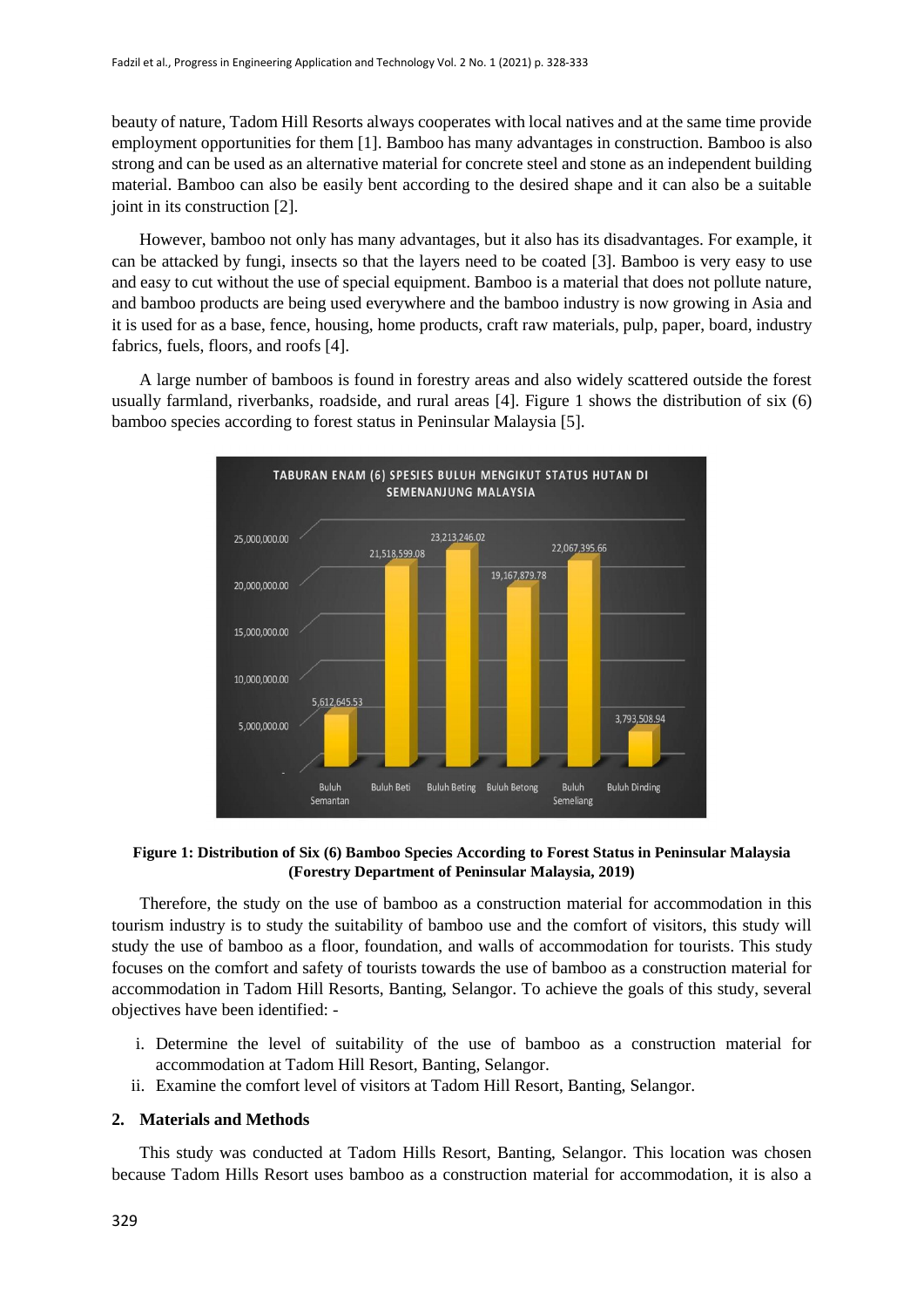famous tourist destination. This study was implemented using qualitative methods to collect data to achieve the objectives of the study. The methods used are the questionnaire method, and the interview method.

The questionnaire method used is a closed-form questionnaire, where the questions are structured, and the respondents only choose the determined answers. This question is easy to answer because the answer is already available, and it is also easy to analyze. Next is the interview method made to gather information through oral answers from the interview results. This interview gives a piece of information about the bamboo used.

The selected respondents are visitors who have visited Tadom Hills Resort. According to (Chuan, 2006; Krejcie & Morgan, 1970) states that the table Krejcie & Morgan is commonly using quantitative method to determine sample size [4]. Based on that table for determining sample size for a given population of 45, a sample size of 40 would be picked. A total of 40 visitors who have visited Tadom Hill Resort will answer a set of questionnaires distributed through social media. Besides, the management of Tadom Hill Resorts is also a respondent in the interview method to find out about their use of bamboo, which will be done online.

#### 2.1 Questionnaire Survey

The pilot study is an experimental study where the questions that the researcher has created will be distributed to visitors who have visited Tadom Hill Resort, the data analysis of this pilot study is intended to test the questionnaire questions whether it determines the level of reliability of the questionnaire or not. For this pilot study, a total of 30 respondents were selected, and the data analysis of this pilot study will be collected and examined using SPSS 25.0 system.

| Cronbach's Alpha | Cronbach's Alpha Based on Standardized Items | N of Items |
|------------------|----------------------------------------------|------------|
|                  | .889                                         |            |

#### **Table 1: Value of Cronbach's Alpha**

Table 1 shows the value of analytical data for this pilot study is 0.871, whereas according to Ursachi, the reliability value between 0.8 to 0.9 is at a very acceptable level [5]. Indirectly, the questionnaire questions of this study are very acceptable. To achieve the objectives of the study, a questionnaire method was conducted on the study respondents to obtain data. This set of questions has two answer choices, open and Likert Scale, where respondents only need to state their level of agreement on the given question by ticking on their choice.

The questionnaire design is divided into three parts, which are demographics, bamboo as a construction material used at Tadom Hills Resort, and the level of consumer comfort for accommodation made of bamboo.

- i. Section A: Demographic information of respondents.
- ii. Section B: Bamboo as a construction material.
- iii. Section C: Suitability of Bamboo Use and Comfort of Visitors

#### 2.2 Interview

In this interview session, the respondents involved were the management of Tadom Hill Resorts. This interview method is implemented online, where the researcher gives questions to the management and the management provides answers for additional info regarding the use of bamboo used.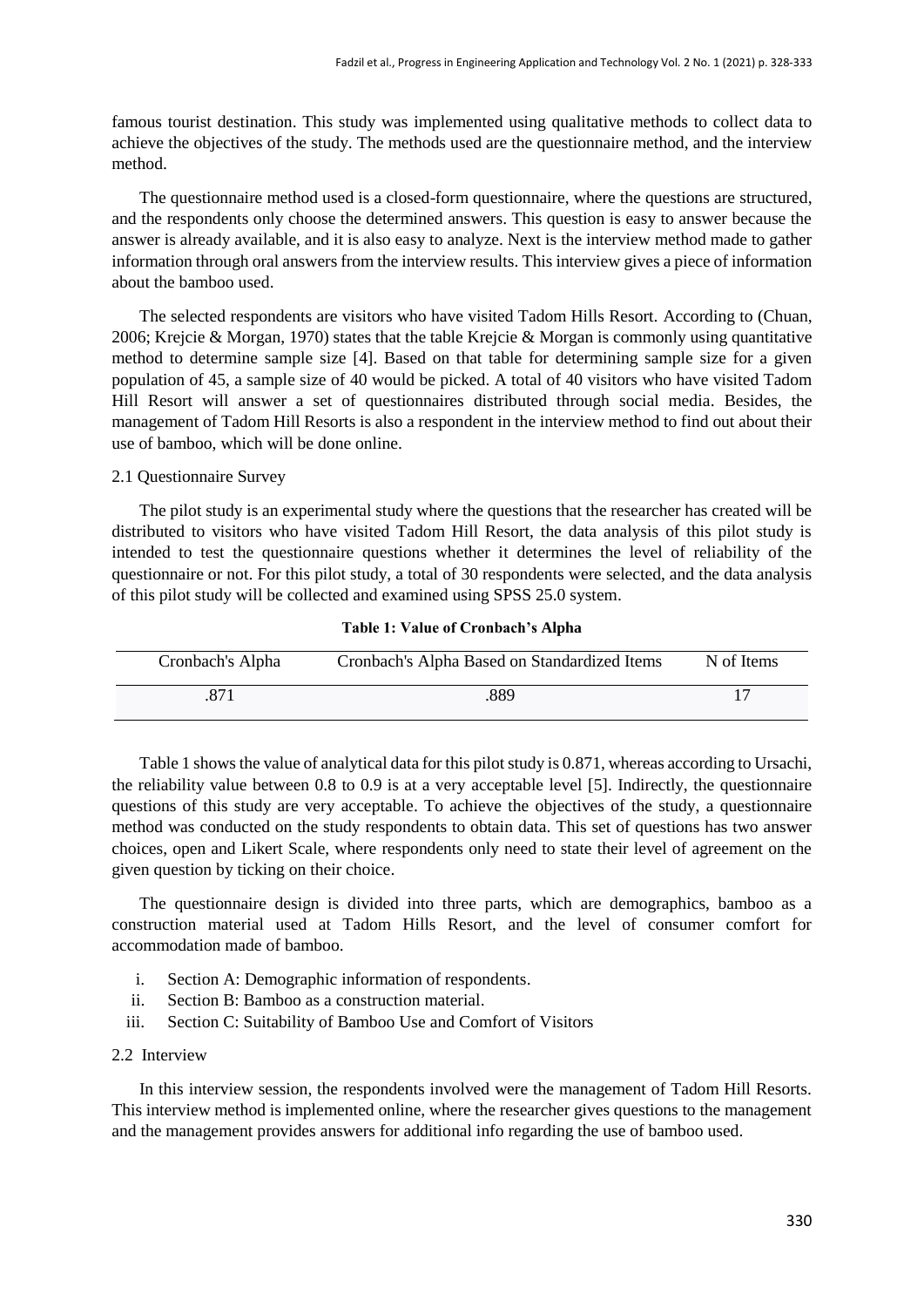#### **3. Results and Discussion**

#### 3.1 Questionnaire

To produce the analysis data of this study, the method used is a quantitative method in Statistical Package for the Social Sciences (SPSS Window version 25.0) where it is a method that is appropriate to the study conducted.

Descriptive statistical analysis is a method to analyze data in percentage, frequency and using Measure of central tendency (MCT). Descriptive methods and inferences are used, and all the findings analyzed will be displayed in the form of a table showing the percentage, frequency, mean and standard deviation.

Sections B and C in this questionnaire use the Likert scale method which consists of scales one (1) to scale five (5). Scale one (1) means strongly disagree, scale two (2) disagrees, scale three (3) moderate, scale four (4) is agree, and finally scale five (5) strongly agree. Table 2 shows the question and the answer of the respondents to the questionnaire.

| Question                                                              |                | Frequency Level Scale |       |        |                | Average<br>(min) |
|-----------------------------------------------------------------------|----------------|-----------------------|-------|--------|----------------|------------------|
|                                                                       | $\mathbf{1}$   | $\overline{2}$        | 3     | 4      | 5              |                  |
| In your opinion, is the use of bamboo                                 |                | $\mathbf{1}$          | 10    | 15     | 13             | 3.95             |
| suitable for use as a floor in your<br>accommodation?                 |                |                       |       |        |                |                  |
| Do you have problems with contact with                                |                | 3                     | 17    | 8      | 6              | 3.13             |
| bamboo as the floor of your<br>accommodation?                         |                |                       |       |        |                |                  |
| In your opinion, is the use of bamboo                                 |                | 4                     | 12    | 10     | 11             | 3.55             |
| suitable for use as the basis of your<br>accommodation?               |                |                       |       |        |                |                  |
| While staying at Tadom Hill Resort, do                                |                | $\overline{0}$        | 6     | 22     | 12             | 4.15             |
| you feel safe with accommodation at<br><b>Tadom Hill Resort?</b>      |                |                       |       |        |                |                  |
| In your opinion, is the use of bamboo                                 |                | 4                     | 11    | 13     | 9              | 3.53             |
| suitable for use as a wall in your                                    |                |                       |       |        |                |                  |
| accommodation?<br>Do you feel comfortable using bamboo                |                | $\mathbf{1}$          | 12    | 15     | 12             | 3.95             |
| as accommodation?                                                     |                |                       |       |        |                |                  |
| Do you feel comfortable using bamboo<br>as a bed and furniture in the | $\overline{2}$ | $\overline{2}$        | 9     | 17     | 10             | 3.78             |
| accommodation?                                                        |                |                       |       |        |                |                  |
| In your opinion, is bamboo safe to use                                | 1              | 6                     | 11    | 15     | $\overline{7}$ | 3.53             |
| for human daily life?                                                 |                |                       |       |        |                |                  |
| In your opinion, is bamboo safe to use<br>for human daily life?       | 5              | 4                     | 19    | $\tau$ | 5              | 3.08             |
| Average                                                               | 2.33           | 2.78                  | 11.89 | 13.56  | 9.44           |                  |

#### **Table 2: Questions and Answer of the Questionnaire**

The results of the data analysis found in Table 2 above shows that most of the respondents who visited Tadom Hill Resort agreed that they feel safe with accommodation at Tadom Hill Resort. While a total of twelve (12) respondents choose moderate with the appropriate use of bamboo to be used as a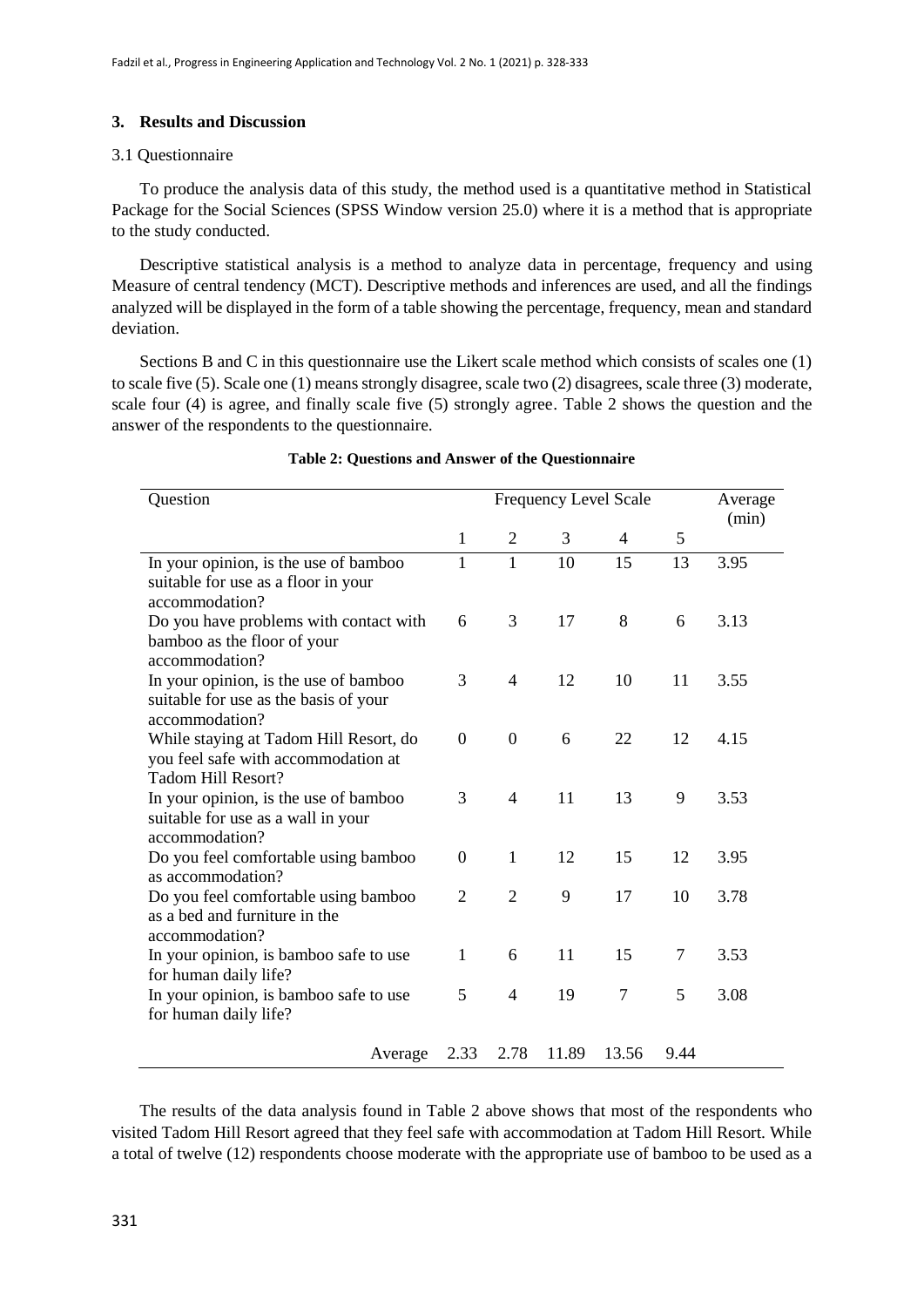basis for accommodation, this means, some respondents do not agree and moderate with the use of bamboo as a basis for their accommodation.

Next, the use of bamboo as a wall of accommodation at Tadom Hill Resort, there are one (11) respondents moderate, four (4) respondents disagree and three (3) respondents strongly disagree with the use of bamboo as the wall of their accommodation. While a total of thirteen (13) respondents and nine (9) respondents agreed with the use of bamboo as the wall of their accommodation.

As shown in Table 2, some respondents felt comfortable with the use of bamboo as the building material of their accommodation, this is supported by the distribution of respondents in the question "Do you feel comfortable with the use of bamboo as an accommodation?" where a total of fifteen (15) respondents agree and twelve (12) respondents strongly agree with the statement. These respondents not only feel comfortable with the use of bamboo as accommodation, but they are also comfortable with the use of bamboo as furniture available in their accommodation.



**Figure 2: Frequency Level Scale**

Meanwhile, there are still respondents who do not agree, as you can see in figure 2 shows the average frequency level scale for the question. There are 13.56 agree and 9.44 strongly agree with all the questions of the questionnaire, but there are 11.89 moderate, 2.78 disagree and 2.33 strongly disagree with all the question as in Table 2 shown. In other words, some of the respondents feel uncomfortable with the use of bamboo as a material construction for their accommodation

#### 3.2 Interview

For the interview section, the researcher has asked questions to the management of Tadom Hill Resorts to get some information regarding this study. The types of bamboo used by Tadom Hill Resort for accommodation there are Semantan, Semeliang, and Betung bamboo types. Tadom Hill Resorts also maintains the accommodation by painting using shellac and bamboo vinegar. According to the management of Tadom Hill Resorts, the bamboo used can last for about 20 years if there are proper maintenance and care.

#### **4. Conclusion**

4.1 Objective I: To determine the level of suitability of the use of bamboo as a construction material for accommodation at Tadom Hill Resort, Banting, Selangor.